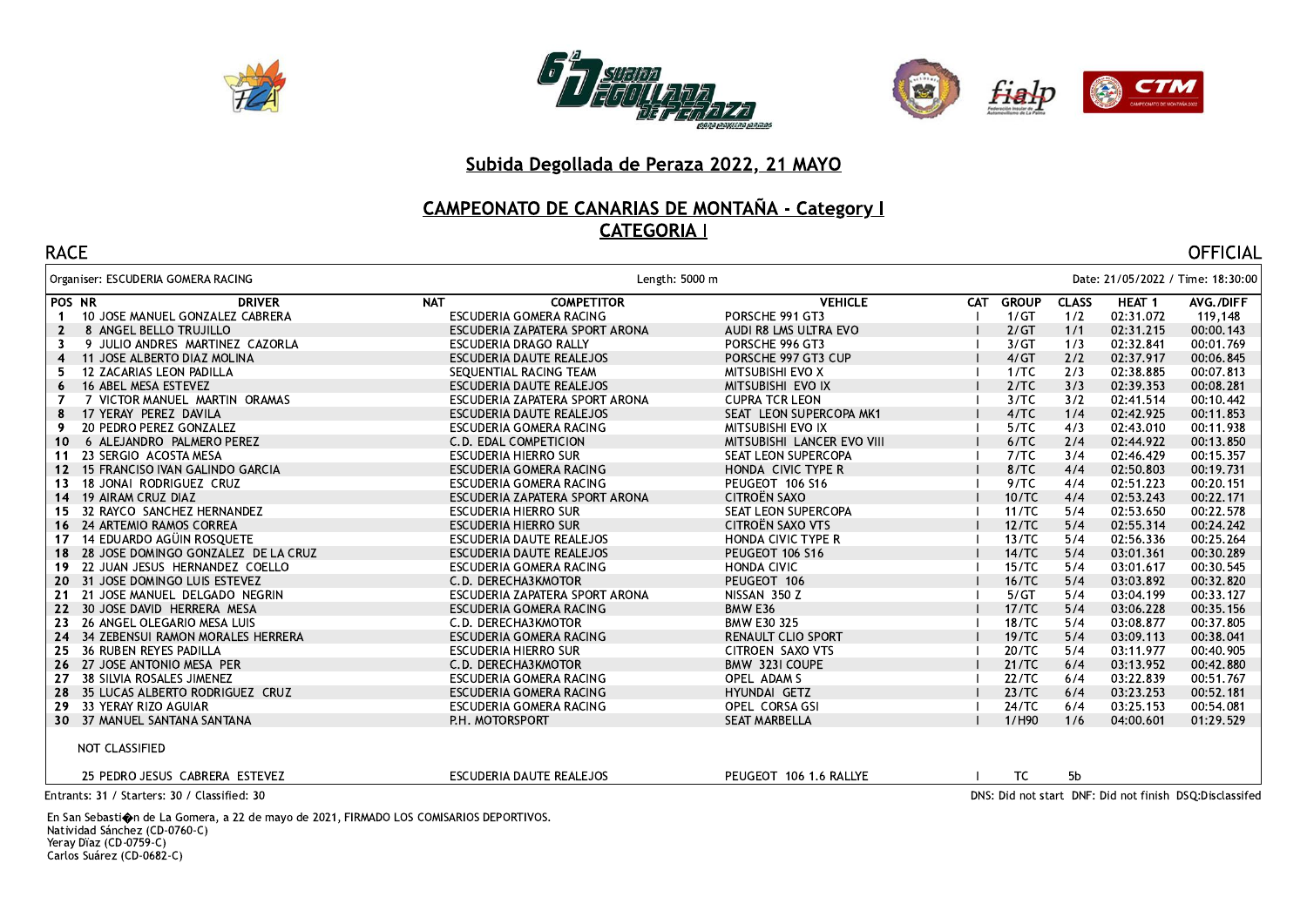





# **CAMPEONATO DE CANARIAS DE MONTAÑA - Category II CATEGORIA II**

#### **RACE**

| Organiser: ESCUDERIA GOMERA RACING                              |     | Length: 5000 m                                   |                                   |     | Date: 21/05/2022 / Time: 18:30:00 |                     |                            |                      |  |  |
|-----------------------------------------------------------------|-----|--------------------------------------------------|-----------------------------------|-----|-----------------------------------|---------------------|----------------------------|----------------------|--|--|
| <b>POS NR</b><br><b>DRIVER</b><br>EDUARDO LAUREN GARCIA ESTEVEZ | NAT | <b>COMPETITOR</b><br>ESCUDERIA ARICO COMPETICION | <b>VEHICLE</b><br>NOVA PROTO NP01 | САТ | <b>GROUP</b><br>$1/E2-SC$         | <b>CLASS</b><br>1/7 | <b>HEAT 1</b><br>02:07.722 | AVG./DIFF<br>140.931 |  |  |
| SERGIO CARMELO FEBLES FERNANDEZ                                 |     | ESCUDERIA HIERRO SUR                             | OSELLA PA30 EVO2018               |     | $2/ES-SC$                         | 2/7                 | 02:18.183                  | 00:10.461            |  |  |
| 6 ARMANDO DIAZ EXPOSITO<br>NOT CLASSIFIED                       |     | ESCUDERIA ZAPATERA SPORT ARONA                   | SPEED CAR GT1000                  |     | 1/CM+                             | 1/8                 | 02:38.940                  | 00:31.218            |  |  |

Entrants: 3 / Starters: 3 / Classified: 3

DNS: Did not start DNF: Did not finish DSQ:Disclassifed

**OFFICIAL**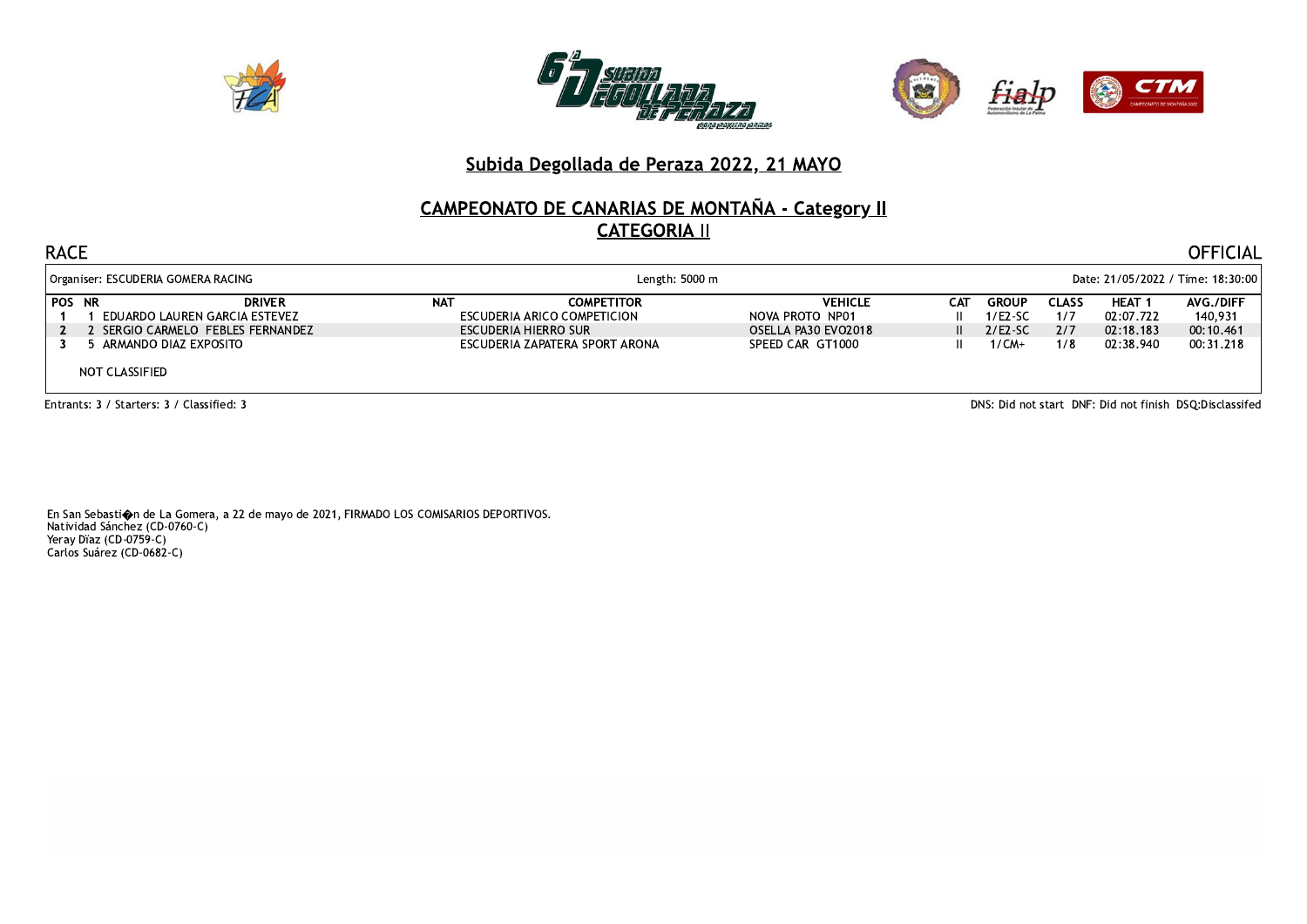





# CAMPEONATO DE CANARIAS DE MONTAÑA - Category III

| <b>RACE</b>                                                  |               |            |                                                                       |                                                         |                      |                                          |                                   |                                         | <b>OFFICIAL</b>                   |  |
|--------------------------------------------------------------|---------------|------------|-----------------------------------------------------------------------|---------------------------------------------------------|----------------------|------------------------------------------|-----------------------------------|-----------------------------------------|-----------------------------------|--|
| Organiser: ESCUDERIA GOMERA RACING                           |               |            | Length: 5000 m                                                        |                                                         |                      |                                          | Date: 21/05/2022 / Time: 18:30:00 |                                         |                                   |  |
| POS NR<br>JAVIER AFONSO GONZALEZ<br>JOSE MIGUEL PEREZ AFONSO | <b>DRIVER</b> | <b>NAT</b> | <b>COMPETITOR</b><br>ESCUDERIA DAUTE REALEJOS<br>LA PALMA ISLA BONITA | <b>VEHICLE</b><br>SILVER CAR S3<br><b>BRC CM</b>        | <b>CAT</b><br>Ш<br>Ш | <b>GROUP</b><br>1/CM PROMO<br>2/CM PROMO | <b>CLASS</b><br>1/9<br>2/9        | <b>HEAT 1</b><br>02:29.859<br>02:47.509 | AVG./DIFF<br>120,112<br>00:17.650 |  |
| NOT CLASSIFIED                                               |               |            |                                                                       |                                                         |                      |                                          |                                   |                                         |                                   |  |
| Entrants: 2 / Starters: 2 / Classified: 2                    |               |            |                                                                       | DNS: Did not start DNF: Did not finish DSQ:Disclassifed |                      |                                          |                                   |                                         |                                   |  |

En San Sebasti $\spadesuit$ n de La Gomera, a 22 de mayo de 2021, FIRMADO LOS COMISARIOS DEPORTIVOS. Natividad Sánchez (CD-0760-C)<br>Natividad Sánchez (CD-0760-C)<br>Carlos Suárez (CD-0682-C)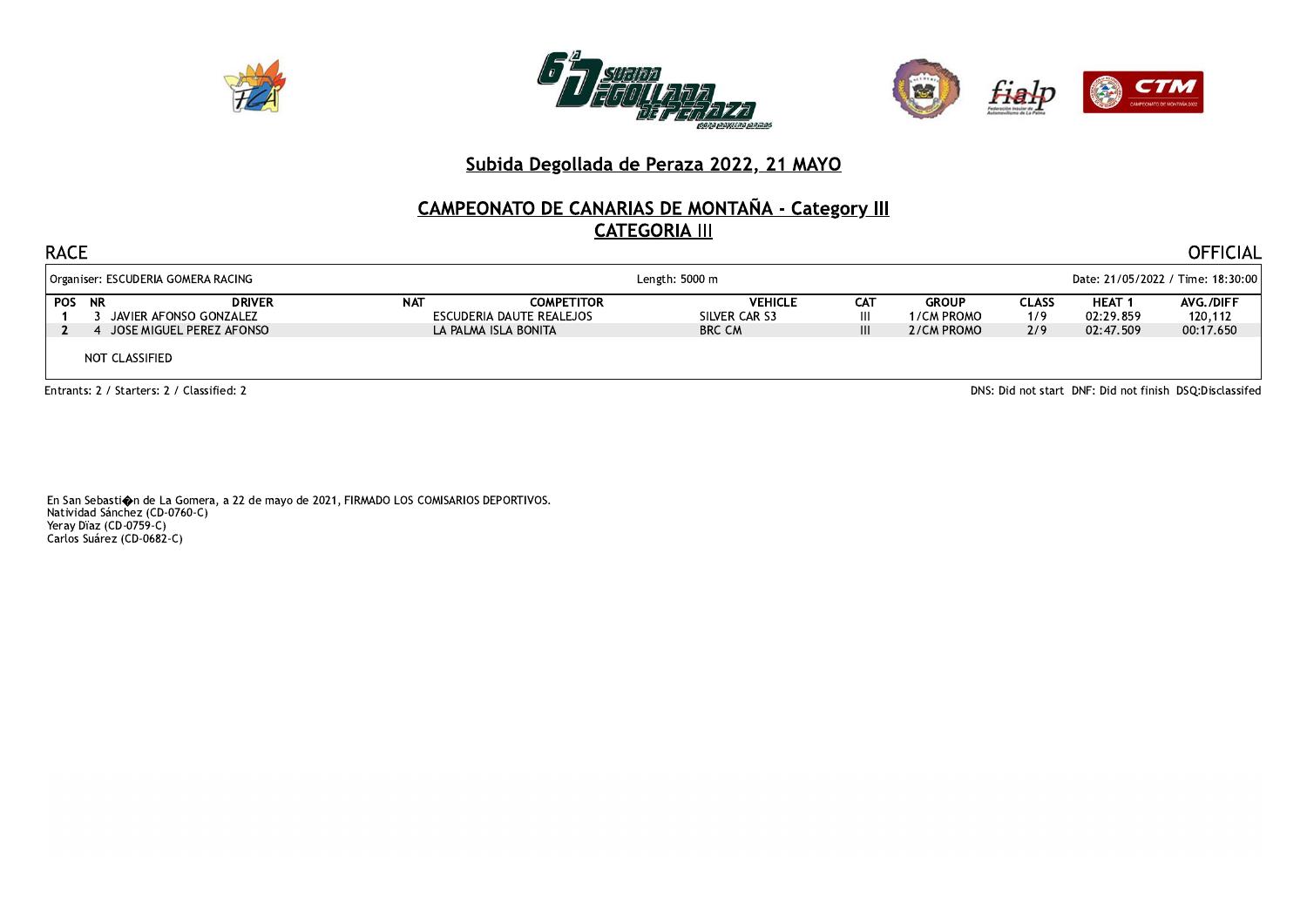





## CAMPEONATO DE CANARIAS DE MONTAÑA - Category I **CATEGORIA I**

| <b>RACE</b>                                          |            |                                |                            |            |              |                |                   | <b>OFFICIAL</b>                   |
|------------------------------------------------------|------------|--------------------------------|----------------------------|------------|--------------|----------------|-------------------|-----------------------------------|
| Organiser: ESCUDERIA GOMERA RACING                   |            | Length: 5000 m                 |                            |            |              |                |                   | Date: 21/05/2022 / Time: 18:30:00 |
| POS NR<br><b>DRIVER</b>                              | <b>NAT</b> | <b>COMPETITOR</b>              | <b>VEHICLE</b>             | <b>CAT</b> | <b>GROUP</b> | <b>CLASS</b>   | HEAT <sub>2</sub> | AVG./DIFF                         |
| 10 JOSE MANUEL GONZALEZ CABRERA<br>$\mathbf 1$       |            | ESCUDERIA GOMERA RACING        | PORSCHE 991 GT3            |            | 1/GT         | 1/2            | 02:29.029         | 120,781                           |
| 8 ANGEL BELLO TRUJILLO<br>$\mathbf{2}$               |            | ESCUDERIA ZAPATERA SPORT ARONA | AUDI R8 LMS ULTRA EVO      |            | 2/GT         | 1/1            | 02:30.399         | 00:01.370                         |
| 9 JULIO ANDRES MARTINEZ CAZORLA<br>3                 |            | ESCUDERIA DRAGO RALLY          | PORSCHE 996 GT3            |            | 3/GT         | 1/3            | 02:32.657         | 00:03.628                         |
| 11 JOSE ALBERTO DIAZ MOLINA<br>4                     |            | ESCUDERIA DAUTE REALEJOS       | PORSCHE 997 GT3 CUP        |            | 4/GT         | 2/2            | 02:33.094         | 00:04.065                         |
| 16 ABEL MESA ESTEVEZ<br>5.                           |            | ESCUDERIA DAUTE REALEJOS       | MITSUBISHI EVO IX          |            | 1/TC         | 2/3            | 02:37.267         | 00:08.238                         |
| 12 ZACARIAS LEON PADILLA<br>6                        |            | SEQUENTIAL RACING TEAM         | <b>MITSUBISHI EVO X</b>    |            | 2/TC         | 3/3            | 02:39.144         | 00:10.115                         |
| 7 VICTOR MANUEL MARTIN ORAMAS<br>7                   |            | ESCUDERIA ZAPATERA SPORT ARONA | <b>CUPRA TCR LEON</b>      |            | 3/TC         | 3/2            | 02:41.888         | 00:12.859                         |
| 6 ALEJANDRO PALMERO PEREZ<br>8                       |            | C.D. EDAL COMPETICION          | MITSUBISHI LANCER EVO VIII |            | 4/TC         | 1/4            | 02:43.483         | 00:14.454                         |
| 23 SERGIO ACOSTA MESA<br>9.                          |            | <b>ESCUDERIA HIERRO SUR</b>    | SEAT LEON SUPERCOPA        |            | 5/TC         | 2/4            | 02:46.636         | 00:17.607                         |
| 32 RAYCO SANCHEZ HERNANDEZ<br>10                     |            | <b>ESCUDERIA HIERRO SUR</b>    | SEAT LEON SUPERCOPA        |            | 6/TC         | 3/4            | 02:50.957         | 00:21.928                         |
| 15 FRANCISO IVAN GALINDO GARCIA<br>-11               |            | ESCUDERIA GOMERA RACING        | HONDA CIVIC TYPE R         |            | 7/TC         | 4/4            | 02:50.990         | 00:21.961                         |
| 18 JONAI RODRIGUEZ CRUZ<br>12 <sup>7</sup>           |            | ESCUDERIA GOMERA RACING        | PEUGEOT 106 S16            |            | 8/TC         | 4/4            | 02:51.020         | 00:21.991                         |
| 14 EDUARDO AGÜIN ROSQUETE<br>13                      |            | ESCUDERIA DAUTE REALEJOS       | HONDA CIVIC TYPE R         |            | 9/TC         | 4/4            | 02:52.599         | 00:23.570                         |
| 24 ARTEMIO RAMOS CORREA<br>14                        |            | ESCUDERIA HIERRO SUR           | CITROËN SAXO VTS           |            | 10/TC        | 4/4            | 02:54.812         | 00:25.783                         |
| 34 ZEBENSUI RAMON MORALES HERRERA<br>15 <sub>1</sub> |            | ESCUDERIA GOMERA RACING        | <b>RENAULT CLIO SPORT</b>  |            | 11/TC        | 4/4            | 03:00.914         | 00:31.885                         |
| 16 22 JUAN JESUS HERNANDEZ COELLO                    |            | ESCUDERIA GOMERA RACING        | <b>HONDA CIVIC</b>         |            | 12/TC        | 4/4            | 03:00.937         | 00:31.908                         |
| 31 JOSE DOMINGO LUIS ESTEVEZ<br>17                   |            | C.D. DERECHA3KMOTOR            | PEUGEOT 106                |            | 13/TC        | 4/4            | 03:03.614         | 00:34.585                         |
| 18 21 JOSE MANUEL DELGADO NEGRIN                     |            | ESCUDERIA ZAPATERA SPORT ARONA | NISSAN 350 Z               |            | 5/GT         | 4/4            | 03:04.093         | 00:35.064                         |
| 28 JOSE DOMINGO GONZALEZ DE LA CRUZ<br>19.           |            | ESCUDERIA DAUTE REALEJOS       | PEUGEOT 106 S16            |            | 14/TC        | 4/4            | 03:04.229         | 00:35.200                         |
| 20 26 ANGEL OLEGARIO MESA LUIS                       |            | C.D. DERECHA3KMOTOR            | <b>BMW E30 325</b>         |            | 15/TC        | 4/4            | 03:05.509         | 00:36.480                         |
| 35 LUCAS ALBERTO RODRIGUEZ CRUZ<br>21                |            | ESCUDERIA GOMERA RACING        | HYUNDAI GETZ               |            | 16/TC        | 4/4            | 03:09.231         | 00:40.202                         |
| 22 27 JOSE ANTONIO MESA PER                          |            | C.D. DERECHA3KMOTOR            | BMW 323I COUPE             |            | 17/TC        | 5/4            | 03:11.439         | 00:42.410                         |
| 36 RUBEN REYES PADILLA<br>23                         |            | <b>ESCUDERIA HIERRO SUR</b>    | CITROEN SAXO VTS           |            | 18/TC        | 5/4            | 03:14.533         | 00:45.504                         |
| 24 38 SILVIA ROSALES JIMENEZ                         |            | ESCUDERIA GOMERA RACING        | OPEL ADAM S                |            | 19/TC        | 5/4            | 03:18.173         | 00:49.144                         |
| 30 JOSE DAVID HERRERA MESA<br>25                     |            | ESCUDERIA GOMERA RACING        | BMW E36                    |            | 20/TC        | 5/4            | 03:22.057         | 00:53.028                         |
| 26 33 YERAY RIZO AGUIAR                              |            | ESCUDERIA GOMERA RACING        | OPEL CORSA GSI             |            | 21/TC        | 5/4            | 03:22.204         | 00:53.175                         |
| 37 MANUEL SANTANA SANTANA<br>27                      |            | P.H. MOTORSPORT                | SEAT MARBELLA              |            | 1/H90        | 1/6            | 03:59.363         | 01:30.334                         |
| NOT CLASSIFIED                                       |            |                                |                            |            |              |                |                   |                                   |
| 25 PEDRO JESUS CABRERA ESTEVEZ                       |            | ESCUDERIA DAUTE REALEJOS       | PEUGEOT 106 1.6 RALLYE     |            | TC           | 5 <sub>b</sub> |                   |                                   |
| 20 PEDRO PEREZ GONZALEZ                              |            | ESCUDERIA GOMERA RACING        | MITSUBISHI EVO IX          |            | TC           | 3              |                   |                                   |
| 19 AIRAM CRUZ DIAZ                                   |            | ESCUDERIA ZAPATERA SPORT ARONA | CITROËN SAXO               |            | TC           | 5c             |                   |                                   |
| 17 YERAY PEREZ DAVILA                                |            | ESCUDERIA DAUTE REALEJOS       | SEAT LEON SUPERCOPA MK1    |            | <b>TC</b>    | $\overline{4}$ |                   |                                   |

Entrants: 31 / Starters: 30 / Classified: 27

En San Sebastion de La Gomera, a 22 de mayo de 2021, FIRMADO LOS COMISARIOS DEPORTIVOS. Natividad Sánchez (CD-0760-C) Natividad Janchez (CD-076<br>Yeray Dïaz (CD-0759-C)<br>Carlos Suárez (CD-0682-C)

DNS: Did not start DNF: Did not finish DSQ:Disclassifed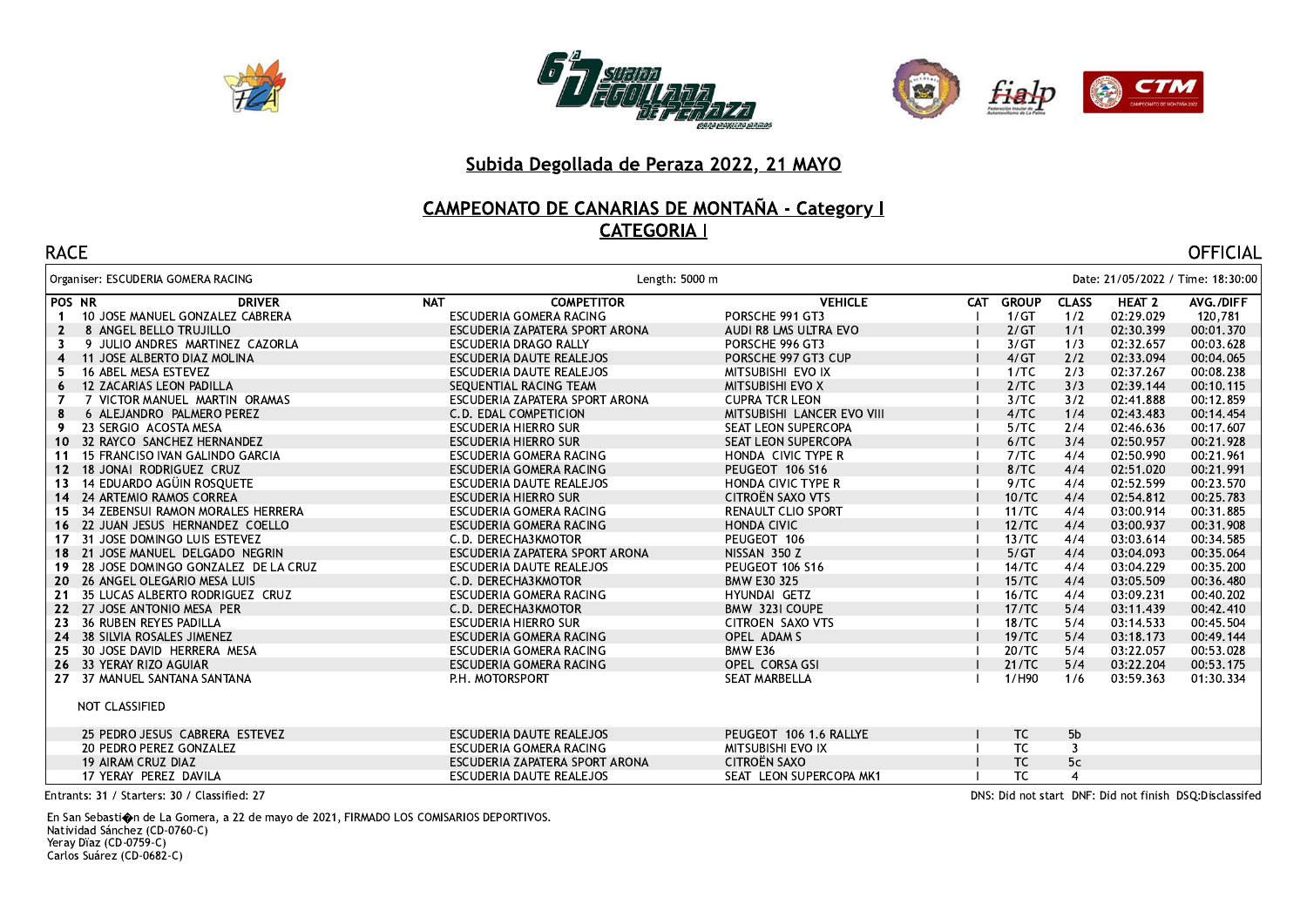





# **CAMPEONATO DE CANARIAS DE MONTAÑA - Category II CATEGORIA II**

#### **RACE**

| Organiser: ESCUDERIA GOMERA RACING                              |            | Length: 5000 m                                   |                                   |              | Date: 21/05/2022 / Time: 18:30:00 |              |                            |                             |  |  |
|-----------------------------------------------------------------|------------|--------------------------------------------------|-----------------------------------|--------------|-----------------------------------|--------------|----------------------------|-----------------------------|--|--|
| <b>POS NR</b><br><b>DRIVER</b><br>EDUARDO LAUREN GARCIA ESTEVEZ | <b>NAT</b> | <b>COMPETITOR</b><br>ESCUDERIA ARICO COMPETICION | <b>VEHICLE</b><br>NOVA PROTO NP01 | САТ          | <b>GROUP</b><br>$1/E2-SC$         | CLASS<br>1/7 | <b>HEAT 2</b><br>02:07.087 | <b>AVG./DIFF</b><br>141,635 |  |  |
| 2 SERGIO CARMELO FEBLES FERNANDEZ                               |            | ESCUDERIA HIERRO SUR                             | OSELLA PA30 EVO2018               | $\mathbf{H}$ | $2/ES-SC$                         | 2/7          | 02:17.769                  | 00:10.682                   |  |  |
| ARMANDO DIAZ EXPOSITO                                           |            | ESCUDERIA ZAPATERA SPORT ARONA                   | SPEED CAR GT1000                  |              | $1/CM+$                           | 1/8          | 02:37.775                  | 00:30.688                   |  |  |
| NOT CLASSIFIED                                                  |            |                                                  |                                   |              |                                   |              |                            |                             |  |  |

Entrants: 3 / Starters: 3 / Classified: 3

DNS: Did not start DNF: Did not finish DSQ:Disclassifed

**OFFICIAL**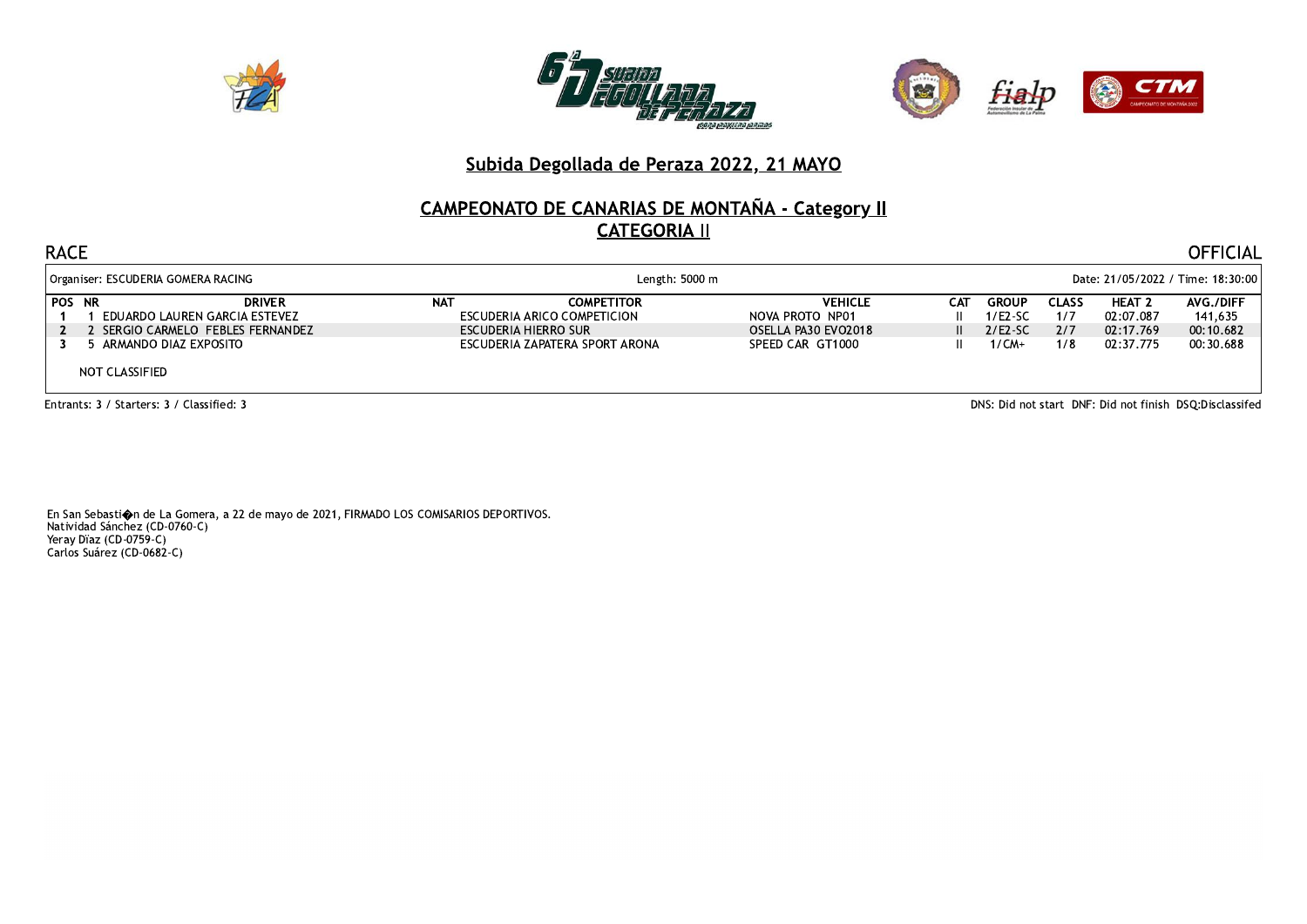





## **CAMPEONATO DE CANARIAS DE MONTAÑA - Category III CATEGORIA III**

| <b>RACE</b>                                                                          |            |                                                                       |                                                  |               |                                          |                            |                                             | OFFICIAL                                                 |  |
|--------------------------------------------------------------------------------------|------------|-----------------------------------------------------------------------|--------------------------------------------------|---------------|------------------------------------------|----------------------------|---------------------------------------------|----------------------------------------------------------|--|
| Organiser: ESCUDERIA GOMERA RACING                                                   |            | Length: 5000 m                                                        |                                                  |               |                                          |                            | Date: 21/05/2022 / Time: 18:30:00           |                                                          |  |
| <b>POS NR</b><br><b>DRIVER</b><br>JAVIER AFONSO GONZALEZ<br>JOSE MIGUEL PEREZ AFONSO | <b>NAT</b> | <b>COMPETITOR</b><br>ESCUDERIA DAUTE REALEJOS<br>LA PALMA ISLA BONITA | <b>VEHICLE</b><br>SILVER CAR S3<br><b>BRC CM</b> | CAT<br>Ш<br>Ш | <b>GROUP</b><br>1/CM PROMO<br>2/CM PROMO | <b>CLASS</b><br>1/9<br>2/9 | HEAT <sub>2</sub><br>02:23.142<br>02:46.589 | AVG./DIFF<br>125,749<br>00:23.447                        |  |
| NOT CLASSIFIED                                                                       |            |                                                                       |                                                  |               |                                          |                            |                                             |                                                          |  |
| Fotrants: 2 / Starters: 2 / Classified: 2                                            |            |                                                                       |                                                  |               |                                          |                            |                                             | DNS: Did not start DNF: Did not finish DSO: Disclassifed |  |

En San Sebasti $\spadesuit$ n de La Gomera, a 22 de mayo de 2021, FIRMADO LOS COMISARIOS DEPORTIVOS. Natividad Sánchez (CD-0760-C)<br>Natividad Sánchez (CD-0760-C)<br>Carlos Suárez (CD-0682-C)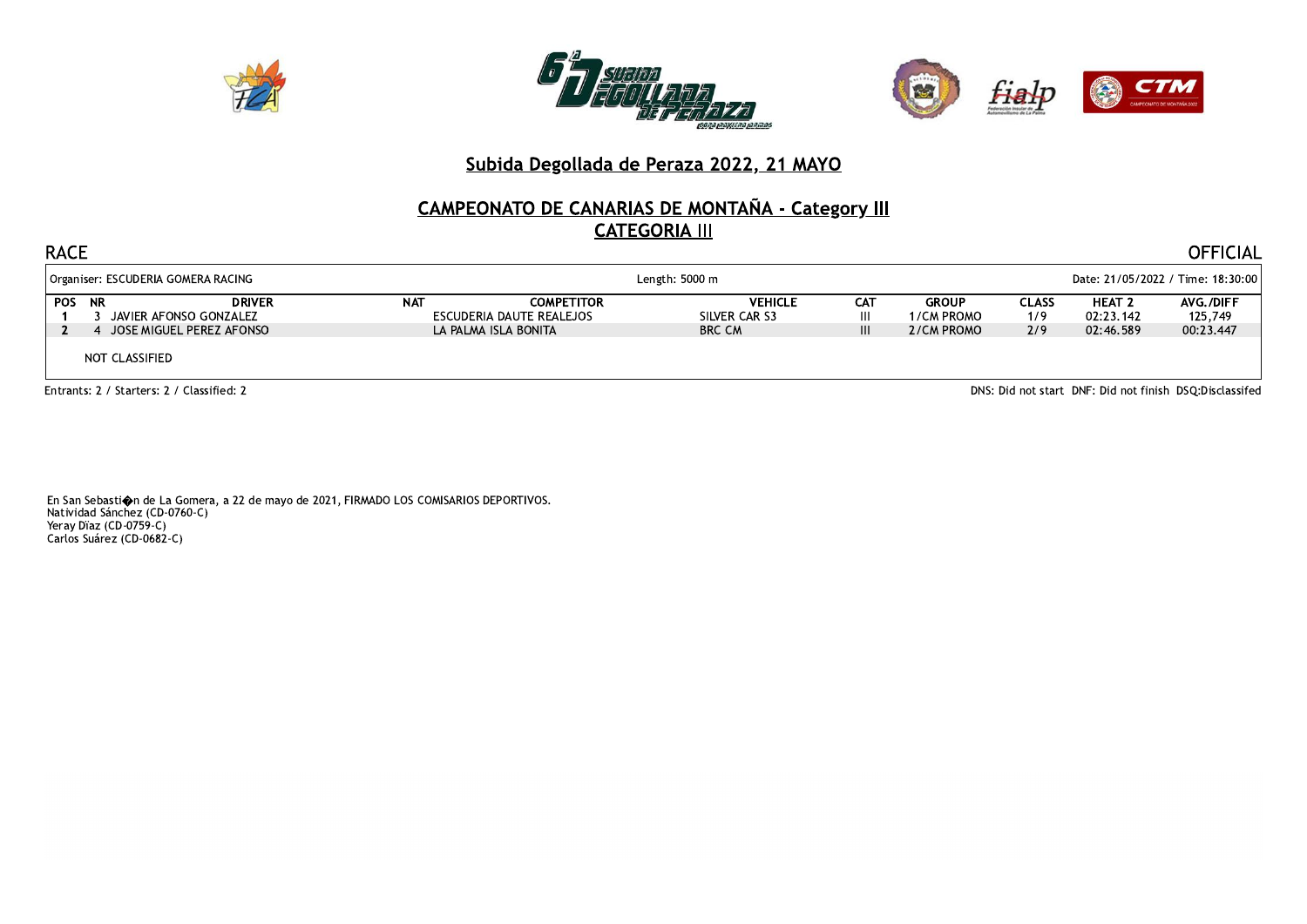





# CAMPEONATO DE CANARIAS DE MONTAÑA - Category I

| <b>RACE</b>  |                                              |     |                                |                            |                 |     |                   |                                 |              | <b>FINAL</b>                                              |
|--------------|----------------------------------------------|-----|--------------------------------|----------------------------|-----------------|-----|-------------------|---------------------------------|--------------|-----------------------------------------------------------|
|              | Organiser: ESCUDERIA GOMERA RACING           |     |                                | Length: 5000 m             |                 |     |                   |                                 |              | Date: 21/05/2022 / Time: 18:30:00                         |
| POS NR       | <b>DRIVER</b>                                | NAT | <b>COMPETITOR</b>              | <b>VEHICLE</b>             | CAT GROUP CLASS |     | HEAT <sub>1</sub> | HEAT <sub>2</sub>               | <b>TOTAL</b> | AVG./DIFF                                                 |
|              | 10 JOSE MANUEL GONZALEZ CABRERA              |     | ESCUDERIA GOMERA RACING        | PORSCHE 991 GT3            | 1/GT            | 1/2 | 02:31.072         | 02:29.029                       | 02:29.029    | 120,781                                                   |
| $\mathbf{2}$ | 8 ANGEL BELLO TRUJILLO                       |     | ESCUDERIA ZAPATERA SPORT ARONA | AUDI R8 LMS ULTRA EVO      | 2/GT            | 1/1 |                   | 02:31.215 02:30.399             | 02:30.399    | 00:01.370                                                 |
| 3            | 9 JULIO ANDRES MARTINEZ CAZORLA              |     | ESCUDERIA DRAGO RALLY          | PORSCHE 996 GT3            | 3/GT            | 1/3 | 02:32.841         | 02:32.657                       | 02:32.657    | 00:03.628                                                 |
|              | 4 11 JOSE ALBERTO DIAZ MOLINA                |     | ESCUDERIA DAUTE REALEJOS       | PORSCHE 997 GT3 CUP        | 4/GT            | 2/2 |                   | 02:37.917 02:33.094             | 02:33.094    | 00:04.065                                                 |
| 5.           | 16 ABEL MESA ESTEVEZ                         |     | ESCUDERIA DAUTE REALEJOS       | MITSUBISHI EVO IX          | 1/TC            | 2/3 | 02:39.353         | 02:37.267                       | 02:37.267    | 00:08.238                                                 |
| 6            | 12 ZACARIAS LEON PADILLA                     |     | SEOUENTIAL RACING TEAM         | <b>MITSUBISHI EVO X</b>    | 2/TC            | 3/3 |                   | 02:38.885  02:39.144  02:38.885 |              | 00:09.856                                                 |
|              | 7 VICTOR MANUEL MARTIN ORAMAS                |     | ESCUDERIA ZAPATERA SPORT ARONA | <b>CUPRA TCR LEON</b>      | 3/TC            | 3/2 |                   | 02:41.514 02:41.888             | 02:41.514    | 00:12.485                                                 |
| 8            | 17 YERAY PEREZ DAVILA                        |     | ESCUDERIA DAUTE REALEJOS       | SEAT LEON SUPERCOPA MK1    | 4/TC            | 1/4 | 02:42.925         | <b>DNF</b>                      | 02:42.925    | 00:13.896                                                 |
| 9            | 20 PEDRO PEREZ GONZALEZ                      |     | ESCUDERIA GOMERA RACING        | MITSUBISHI EVO IX          | 5/TC            | 4/3 | 02:43.010         | <b>DNF</b>                      | 02:43.010    | 00:13.981                                                 |
| 10           | 6 ALEJANDRO PALMERO PEREZ                    |     | C.D. EDAL COMPETICION          | MITSUBISHI LANCER EVO VIII | 6/TC            | 2/4 |                   | 02:44.922 02:43.483 02:43.483   |              | 00:14.454                                                 |
|              | 11 23 SERGIO ACOSTA MESA                     |     | <b>ESCUDERIA HIERRO SUR</b>    | SEAT LEON SUPERCOPA        | 7/TC            | 3/4 | 02:46.429         | 02:46.636 02:46.429             |              | 00:17.400                                                 |
|              | 12 15 FRANCISO IVAN GALINDO GARCIA           |     | ESCUDERIA GOMERA RACING        | HONDA CIVIC TYPE R         | 8/TC            | 4/4 | 02:50.803         | 02:50.990 02:50.803             |              | 00:21.774                                                 |
|              | 13 32 RAYCO SANCHEZ HERNANDEZ                |     | <b>ESCUDERIA HIERRO SUR</b>    | SEAT LEON SUPERCOPA        | 9/TC            | 5/4 |                   | 02:53.650 02:50.957             | 02:50.957    | 00:21.928                                                 |
|              | 14 18 JONAI RODRIGUEZ CRUZ                   |     | ESCUDERIA GOMERA RACING        | PEUGEOT 106 S16            | 10/TC           | 5/4 |                   | 02:51.223 02:51.020 02:51.020   |              | 00:21.991                                                 |
|              | 15 14 EDUARDO AGÜIN ROSQUETE                 |     | ESCUDERIA DAUTE REALEJOS       | HONDA CIVIC TYPE R         | 11/TC           | 5/4 | 02:56.336         | 02:52.599 02:52.599             |              | 00:23.570                                                 |
|              | 16 19 AIRAM CRUZ DIAZ                        |     | ESCUDERIA ZAPATERA SPORT ARONA | CITROËN SAXO               | 12/TC           | 5/4 | 02:53.243         | <b>DNF</b>                      | 02:53.243    | 00:24.214                                                 |
|              | 17 24 ARTEMIO RAMOS CORREA                   |     | <b>ESCUDERIA HIERRO SUR</b>    | CITROËN SAXO VTS           | 13/TC           | 5/4 | 02:55.314         | 02:54.812                       | 02:54.812    | 00:25.783                                                 |
|              | 18 34 ZEBENSUI RAMON MORALES HERRERA         |     | ESCUDERIA GOMERA RACING        | RENAULT CLIO SPORT         | 14/TC           | 5/4 | 03:09.113         | 03:00.914                       | 03:00.914    | 00:31.885                                                 |
|              | 19 22 JUAN JESUS HERNANDEZ COELLO            |     | ESCUDERIA GOMERA RACING        | <b>HONDA CIVIC</b>         | 15/TC           | 5/4 | 03:01.617         | 03:00.937                       | 03:00.937    | 00:31.908                                                 |
|              | 20 28 JOSE DOMINGO GONZALEZ DE LA CRUZ       |     | ESCUDERIA DAUTE REALEJOS       | PEUGEOT 106 S16            | 16/TC           | 5/4 | 03:01.361         | 03:04.229 03:01.361             |              | 00:32.332                                                 |
|              | 21 31 JOSE DOMINGO LUIS ESTEVEZ              |     | C.D. DERECHA3KMOTOR            | PEUGEOT 106                | 17/TC           | 5/4 |                   | 03:03.892 03:03.614 03:03.614   |              | 00:34.585                                                 |
|              | 22 21 JOSE MANUEL DELGADO NEGRIN             |     | ESCUDERIA ZAPATERA SPORT ARONA | NISSAN 350 Z               | 5/GT            | 5/4 |                   | 03:04.199 03:04.093 03:04.093   |              | 00:35.064                                                 |
|              | 23 26 ANGEL OLEGARIO MESA LUIS               |     | C.D. DERECHA3KMOTOR            | <b>BMW E30 325</b>         | 18/TC           | 5/4 | 03:08.877         | 03:05.509                       | 03:05.509    | 00:36.480                                                 |
|              | 24 30 JOSE DAVID HERRERA MESA                |     | ESCUDERIA GOMERA RACING        | BMW E36                    | 19/TC           | 5/4 |                   | 03:06.228 03:22.057             | 03:06.228    | 00:37.199                                                 |
|              | 25 35 LUCAS ALBERTO RODRIGUEZ CRUZ           |     | ESCUDERIA GOMERA RACING        | HYUNDAI GETZ               | 20/TC           | 5/4 | 03:23.253         | 03:09.231                       | 03:09.231    | 00:40.202                                                 |
|              | 26 27 JOSE ANTONIO MESA PER                  |     | C.D. DERECHA3KMOTOR            | BMW 323I COUPE             | 21/TC           | 6/4 |                   | 03:13.952 03:11.439             | 03:11.439    | 00:42.410                                                 |
|              | 27 36 RUBEN REYES PADILLA                    |     | <b>ESCUDERIA HIERRO SUR</b>    | CITROEN SAXO VTS           | 22/TC           | 6/4 |                   | 03:11.977 03:14.533             | 03:11.977    | 00:42.948                                                 |
|              | 28 38 SILVIA ROSALES JIMENEZ                 |     | ESCUDERIA GOMERA RACING        | OPEL ADAM S                | 23/TC           | 6/4 |                   | 03:22.839 03:18.173 03:18.173   |              | 00:49.144                                                 |
|              | 29 33 YERAY RIZO AGUIAR                      |     | ESCUDERIA GOMERA RACING        | OPEL CORSA GSI             | 24/TC           | 6/4 | 03:25.153         | 03:22.204 03:22.204             |              | 00:53.175                                                 |
|              | 30 37 MANUEL SANTANA SANTANA                 |     | P.H. MOTORSPORT                | <b>SEAT MARBELLA</b>       | 1/H90           | 1/6 | 04:00.601         | 03:59.363 03:59.363             |              | 01:30.334                                                 |
|              | NOT CLASSIFIED                               |     |                                |                            |                 |     |                   |                                 |              |                                                           |
|              | 25 PEDRO JESUS CABRERA ESTEVEZ               |     | ESCUDERIA DAUTE REALEJOS       | PEUGEOT 106 1.6 RALLYE     | TC              | 5b  | <b>DNS</b>        | <b>DNS</b>                      |              |                                                           |
|              | Entrants: 31 / Starters: 30 / Classified: 30 |     |                                |                            |                 |     |                   |                                 |              | DNS: Did not start DNF: Did not finish DSO: Disclassified |

En San Sebasti�n de La Gomera, a 22 de mayo de 2021, FIRMADO LOS COMISARIOS DEPORTIVOS.<br>Natividad Sánchez (CD-0760-C)<br>Yeray Dïaz (CD-0759-C)<br>Carlos Suárez (CD-0682-C)

DNS: Did not start DNF: Did not finish DSO:Disclassified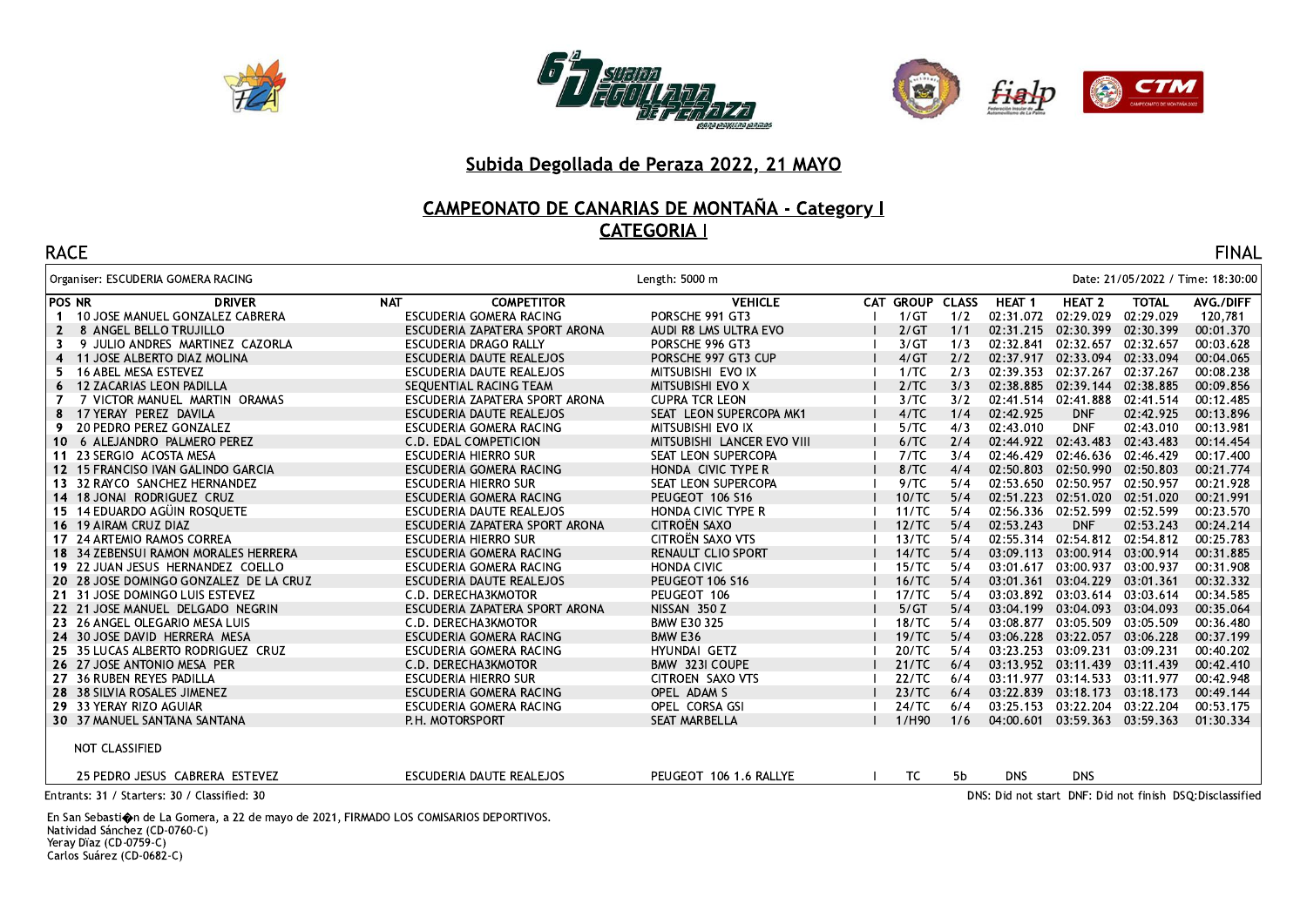





# **CAMPEONATO DE CANARIAS DE MONTAÑA - Category II CATEGORIA II**

#### **RACE**

|        | Organiser: ESCUDERIA GOMERA RACING |                      | Length: $5000 \text{ m}$       |                     |      |         |              | Date: 21/05/2022 / Time: 18:30:00 |               |              |           |  |
|--------|------------------------------------|----------------------|--------------------------------|---------------------|------|---------|--------------|-----------------------------------|---------------|--------------|-----------|--|
| POS NR | <b>DRIVER</b>                      | <b>NAT</b>           | <b>COMPETITOR</b>              | <b>VEHICLE</b>      | CAT. | GROUP   | <b>CLASS</b> | HEAT 1                            | <b>HEAT 2</b> | <b>TOTAL</b> | AVG./DIFF |  |
|        | EDUARDO LAUREN GARCIA ESTEVEZ      |                      | ESCUDERIA ARICO COMPETICION    | NOVA PROTO NP01     |      | 1/E2-SC | 1/7          | 02:07.722                         | 02:07.087     | 02:07.087    | 141.635   |  |
|        | 2 SERGIO CARMELO FEBLES FERNANDEZ  | ESCUDERIA HIERRO SUR |                                | OSELLA PA30 EVO2018 |      | 2/E2-SC | 2/7          | 02:18.183                         | 02:17.769     | 02:17.769    | 00:10.682 |  |
|        | ARMANDO DIAZ EXPOSITO              |                      | ESCUDERIA ZAPATERA SPORT ARONA | SPEED CAR GT1000    |      | $1/CM+$ | 1/8          | 02:38.940 02:37.775               |               | 02:37.775    | 00:30.688 |  |
|        | NOT CLASSIFIED                     |                      |                                |                     |      |         |              |                                   |               |              |           |  |

Entrants: 3 / Starters: 3 / Classified: 3

DNS: Did not start DNF: Did not finish DSQ:Disclassified

**FINAL**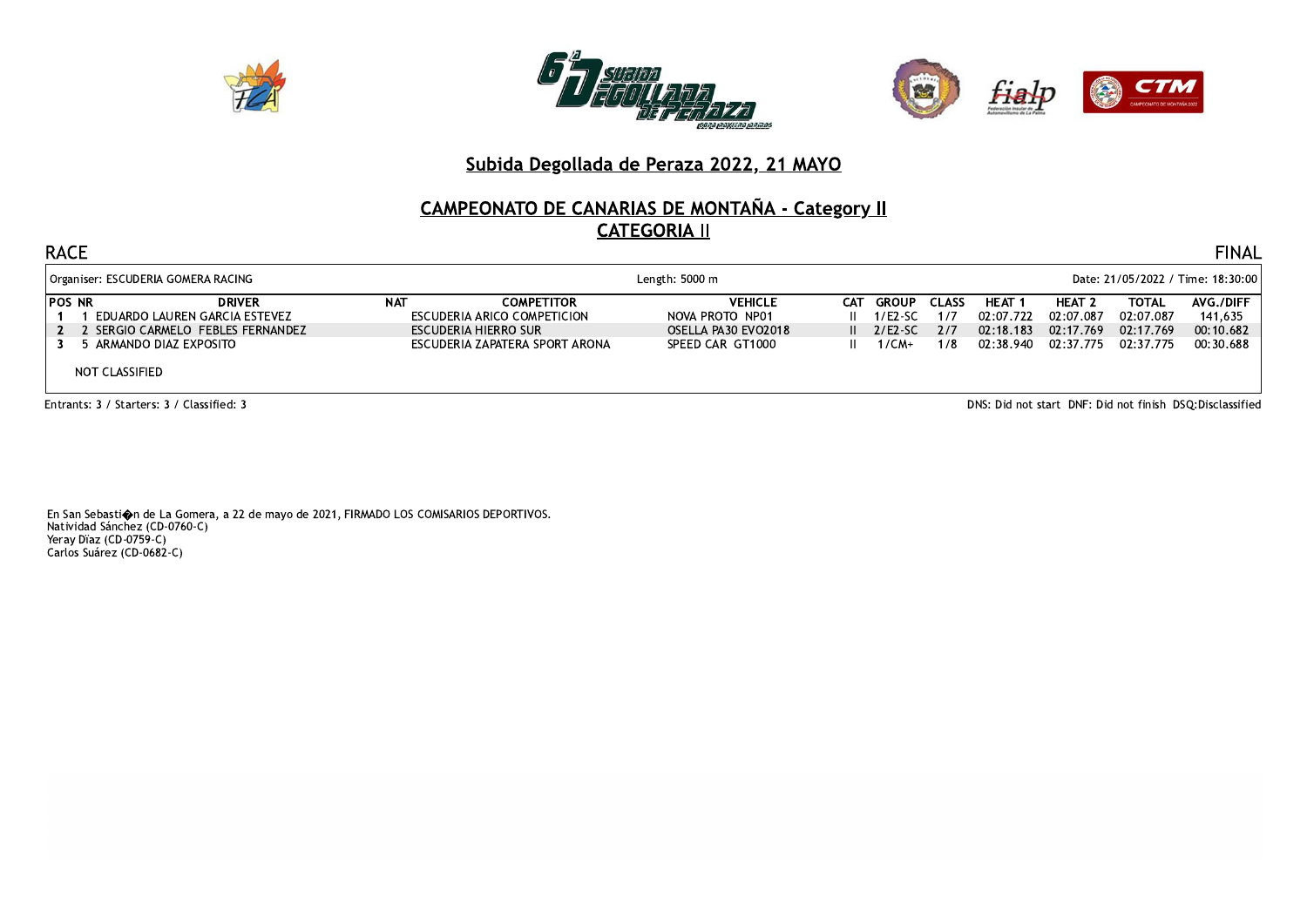





# **CAMPEONATO DE CANARIAS DE MONTAÑA - Category III<br>CATEGORIA III**

| <b>RACE</b>                                                                                              | <b>FINAL</b> |                                                                       |                                                  |               |                                          |                            |                                       |                                         |                                        |                                   |  |
|----------------------------------------------------------------------------------------------------------|--------------|-----------------------------------------------------------------------|--------------------------------------------------|---------------|------------------------------------------|----------------------------|---------------------------------------|-----------------------------------------|----------------------------------------|-----------------------------------|--|
| Length: 5000 m<br>Date: 21/05/2022 / Time: 18:30:00<br>Organiser: ESCUDERIA GOMERA RACING                |              |                                                                       |                                                  |               |                                          |                            |                                       |                                         |                                        |                                   |  |
| <b>POS NR</b><br><b>DRIVER</b><br>JAVIER AFONSO GONZALEZ<br>4 JOSE MIGUEL PEREZ AFONSO<br>NOT CLASSIFIED | <b>NAT</b>   | <b>COMPETITOR</b><br>ESCUDERIA DAUTE REALEJOS<br>LA PALMA ISLA BONITA | <b>VEHICLE</b><br>SILVER CAR S3<br><b>BRC CM</b> | CAT<br>Ш<br>Ш | <b>GROUP</b><br>1/CM PROMO<br>2/CM PROMO | <b>CLASS</b><br>1/9<br>2/9 | <b>HEAT</b><br>02:29.859<br>02:47.509 | <b>HEAT 2</b><br>02:23.142<br>02:46.589 | <b>TOTAL</b><br>02:23.142<br>02:46.589 | AVG./DIFF<br>125,749<br>00:23.447 |  |
| DNS: Did not start DNF: Did not finish DSQ: Disclassified<br>Entrants: 2 / Starters: 2 / Classified: 2   |              |                                                                       |                                                  |               |                                          |                            |                                       |                                         |                                        |                                   |  |

En San Sebasti $\spadesuit$ n de La Gomera, a 22 de mayo de 2021, FIRMADO LOS COMISARIOS DEPORTIVOS. Natividad Sánchez (CD-0760-C) Natividad Banchez (CB-676<br>Yeray Dïaz (CD-0759-C)<br>Carlos Suárez (CD-0682-C)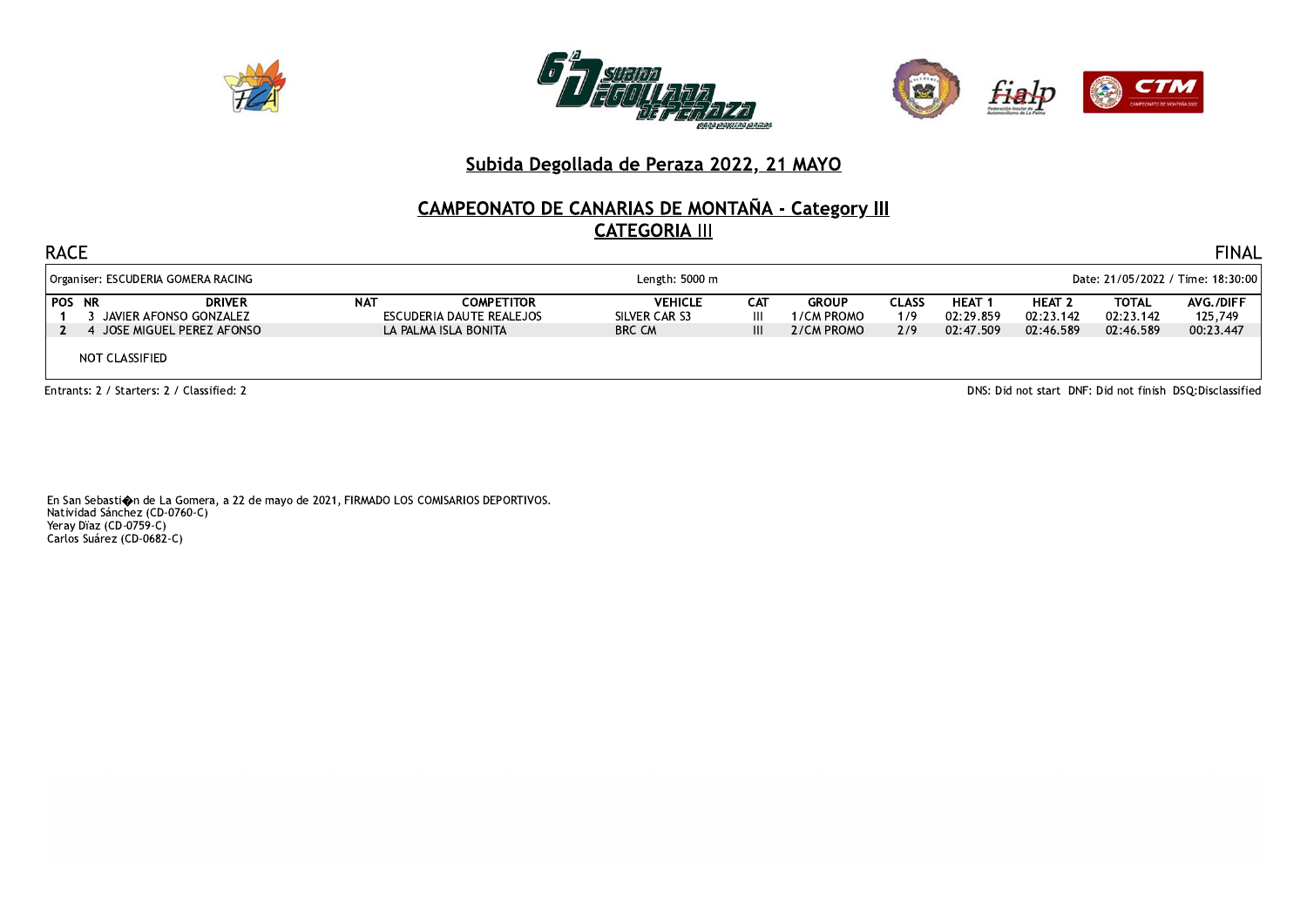

#### *CLASIFICACION FINAL CAMPEONATO R.S.*

|  |                                     |                                                       |      | Lategor�a/ | <b>Modalidad</b> |  |
|--|-------------------------------------|-------------------------------------------------------|------|------------|------------------|--|
|  | 202 ESCUDERIA DAUTE REALEJOS MENDEZ | . UBAY RAVELO RODRIGUEZ/GUSTAVO MARTIN TOYOTA STARLET | KR61 |            |                  |  |

*-En San Sebastián de La Gomera, siendo las 18:30 horas del día 21 de mayo de 2022, FIRMADO LOS COMISARIOS DEPORTIVOS..*